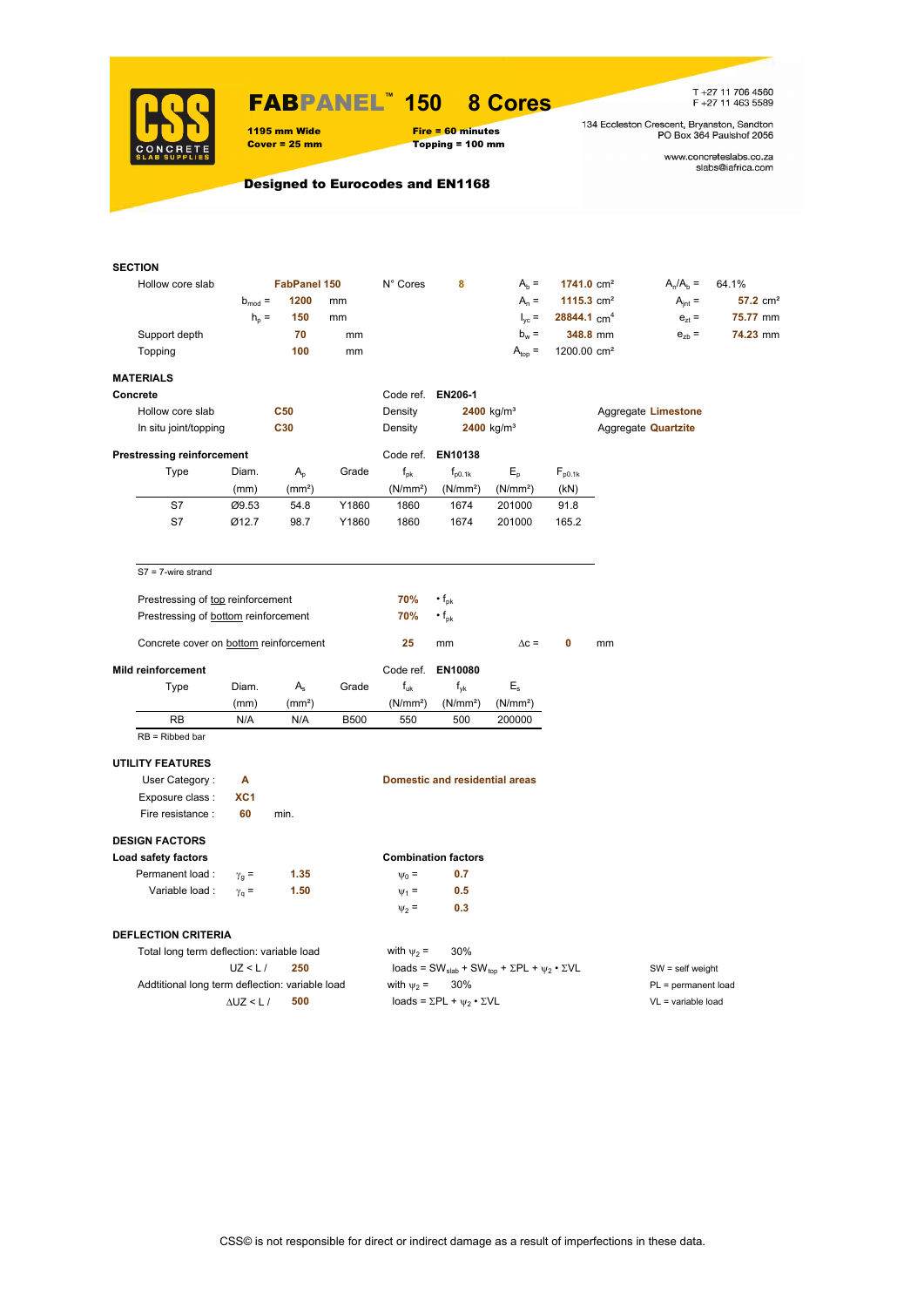

## FABPANEL**™ 150 8 Cores**

1195 mm Wide Fire = 60 minutes<br>
Cover = 25 mm Topping = 100 mm

# $Topping = 100$  mm

T +27 11 706 4560<br>F +27 11 463 5589

134 Eccleston Crescent, Bryanston, Sandton<br>PO Box 364 Paulshof 2056

www.concreteslabs.co.za<br>slabs@iafrica.com

Designed to Eurocodes and EN1168

### **This Load Span Table is for guidance only and should not be considered as a complete calculation.**

| <b>Reinforcement type</b>          |         | <b>STR 01</b> | <b>STR 02</b> | <b>STR 03</b> |  |  |  |  |
|------------------------------------|---------|---------------|---------------|---------------|--|--|--|--|
| <b>Top reinforcement</b>           |         |               |               | 2xØ9.53       |  |  |  |  |
| <b>Bottom reinforcement</b>        |         | 5xØ9.53       | 7xØ9.53       | 9xØ9.53       |  |  |  |  |
| Reinforcement (kg/m <sup>2</sup> ) |         | 1.80          | 2.52          | 3.96          |  |  |  |  |
| $M_{Rd}$                           | (kNm/m) | 77.1          | 102.7         | 136.8         |  |  |  |  |
| $V_{nc,Rd}$                        | (kN/m)  | 73.1          | 76.3          | 82.0          |  |  |  |  |
| $V_{c, Rd}$                        | (kN/m)  | 59.3          | 77.8          | 99.1          |  |  |  |  |

| <b>Permanent</b><br>load | <b>Variable</b><br>load  |      | <b>CLEAR SPAN (IN METERS)</b> |      |  | $L_{n}$<br>$L_{\text{sup}}$<br>$-$ sup |  |  |  |  |  |  |
|--------------------------|--------------------------|------|-------------------------------|------|--|----------------------------------------|--|--|--|--|--|--|
| $g$ (kN/m <sup>2</sup> ) | $q$ (kN/m <sup>2</sup> ) |      |                               |      |  |                                        |  |  |  |  |  |  |
| 1.50                     | 1.50                     | 8.95 | 9.94                          | 9.99 |  |                                        |  |  |  |  |  |  |
| 1.50                     | 2.00                     | 8.70 | 9.73                          | 9.92 |  |                                        |  |  |  |  |  |  |
| 1.50                     | 2.50                     | 8.33 | 9.56                          | 9.76 |  |                                        |  |  |  |  |  |  |
| 1.50                     | 3.00                     | 8.00 | 9.23                          | 9.59 |  |                                        |  |  |  |  |  |  |
| 1.50                     | 3.50                     | 7.70 | 8.89                          | 9.42 |  |                                        |  |  |  |  |  |  |
| 1.50                     | 4.00                     | 7.44 | 8.59                          | 9.26 |  |                                        |  |  |  |  |  |  |
| 1.50                     | 5.00                     | 6.98 | 8.06                          | 8.98 |  |                                        |  |  |  |  |  |  |
| 1.50                     | 6.00                     | 6.60 | 7.62                          | 8.72 |  |                                        |  |  |  |  |  |  |
| 1.50                     | 7.00                     | 6.28 | 7.25                          | 8.36 |  |                                        |  |  |  |  |  |  |
| 1.50                     | 8.00                     | 6.00 | 6.92                          | 7.99 |  |                                        |  |  |  |  |  |  |
| 1.50                     | 9.00                     | 5.75 | 6.64                          | 7.66 |  |                                        |  |  |  |  |  |  |
| 1.50                     | 10.00                    | 5.53 | 6.39                          | 7.37 |  |                                        |  |  |  |  |  |  |
| 1.50                     | 12.50                    | 5.08 | 5.86                          | 6.77 |  |                                        |  |  |  |  |  |  |
| 1.50                     | 15.00                    | 4.72 | 5.45                          | 6.29 |  |                                        |  |  |  |  |  |  |
| 1.50                     | 20.00                    | 4.23 | 4.84                          | 5.26 |  |                                        |  |  |  |  |  |  |

#### **SECTION - self weight**

|                         | Precast slab:   | 2.19 | kN/m <sup>2</sup> |                                |      |                   |                            |
|-------------------------|-----------------|------|-------------------|--------------------------------|------|-------------------|----------------------------|
|                         | Joint:          | 0.11 | kN/m <sup>2</sup> | $\Rightarrow$ Sum =            | 2.30 | kN/m <sup>2</sup> | $(slab + ioint)$           |
|                         | Topping :       | 2.35 | kN/m <sup>2</sup> | $\Rightarrow$ Sum =            | 4.65 | kN/m <sup>2</sup> | $(slab + joint + topping)$ |
| <b>UTILITY FEATURES</b> |                 |      |                   |                                |      |                   |                            |
|                         | User Category:  | А    |                   | Domestic and residential areas |      |                   |                            |
|                         | Exposure class: | XC1  |                   | Fire resistance :              | 60   | min.              |                            |

**DEFLECTION CRITERIA**

Long term part of variable load  $\psi_2 = 0.3$ 

- Long term TOTAL deflection under self weight of the slab + total permanent load + 30% of the variable load < L / 250

- Long term ADDITIONAL deflection under total permanent load + 30% of the variable load < L / 500